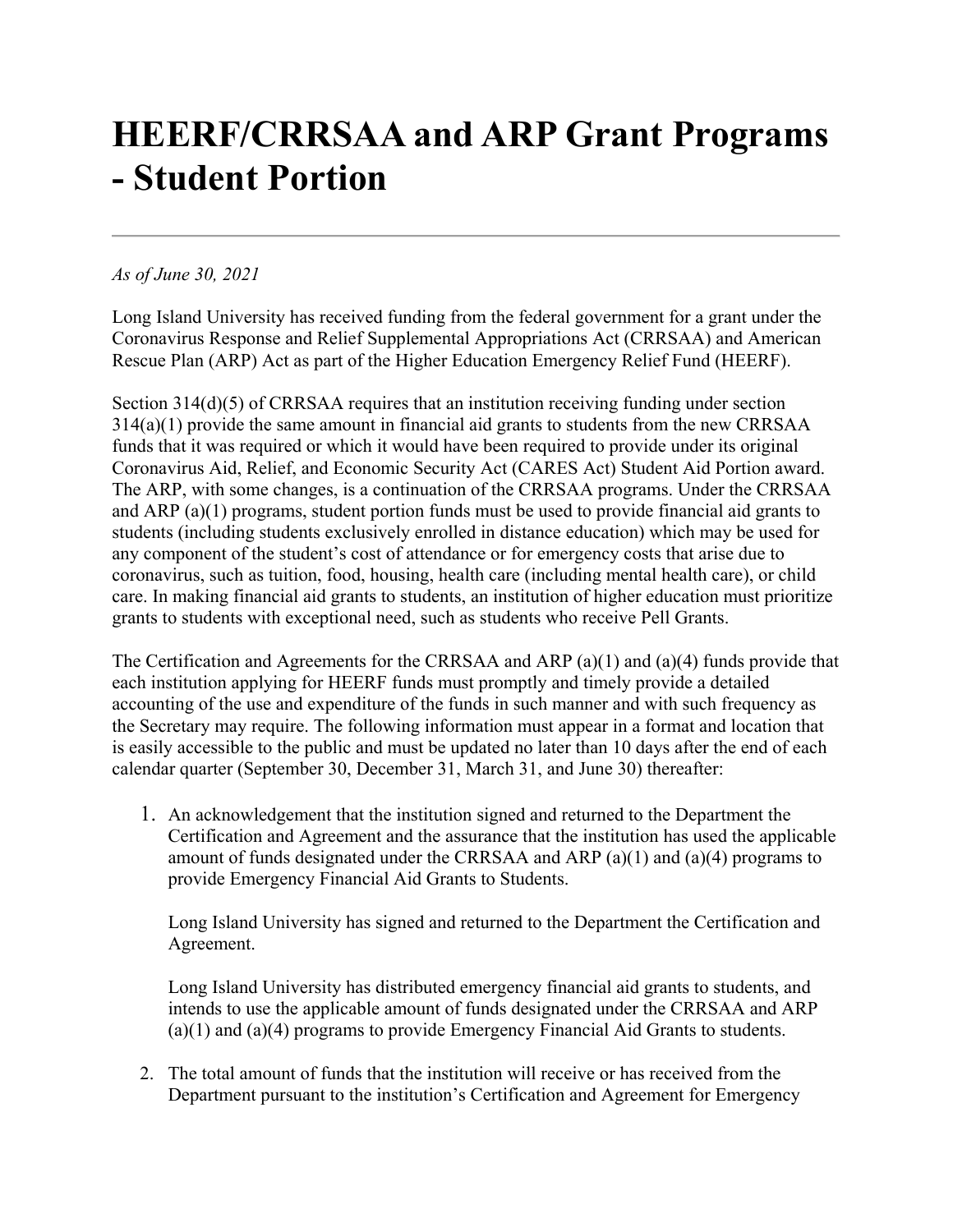Financial Aid Grants to Students under the CRRSAA and ARP (a)(1) and (a)(4) programs.

- o CRRSAA: \$3,503,913
- $O$  ARP: \$10,905,277
- 3. The total amount of Emergency Financial Aid Grants distributed to students under the CRRSAA and ARP (a)(1) and (a)(4) programs as of the date of submission (i.e., as of the initial report and every calendar quarter thereafter).
	- o CRRSAA: \$4,662,100.79
	- o ARP: zero
- 4. The estimated total number of students at the institution that are eligible to receive Emergency Financial Aid Grants to Students under the CRRSAA and ARP (a)(1) and  $(a)(4)$  programs.
	- o 7,289 undergraduate and graduate students
- 5. The total number of students who have received an Emergency Financial Aid Grant to students under the CRRSAA and ARP (a)(1) and (a)(4) programs.
	- $O<sub>Q</sub>$  CRRSAA: 3.469
	- o ARP: zero
- 6. The method(s) used by the institution to determine which students receive Emergency Financial Aid Grants and how much they would receive under the CRRSAA and ARP  $(a)(1)$  and  $(a)(4)$  programs.

The Department of Education has given colleges and universities discretion to determine how this emergency assistance will be disbursed to eligible students. In accordance with the directive from the Secretary, institutions are to prioritize funding for those students with the greatest need, while distributing grants as widely as possible for maximum impact. The University's rubric for distributing grants to eligible students is as follows:

- $\circ$  Targeted communications to all eligible students directing them to an online application for emergency financial assistance grants
- o Three-week application process, with required student certification of compliance and consent whether awards can be applied to student account balances
- o Undergraduate full-time Pell eligible students (\$0 Expected Family Contribution) - \$2,500 Grant
- $\circ$  Undergraduate full-time Pell eligible students ( $\geq$  Expected Family Contribution) - \$1,250 Grant
- $\circ$  Undergraduate full-time Non-Pell eligible students with FAFSA \$1,000 Grant
- o Graduate full-time with FAFSA \$250 Grant
- o Additional grants for undergraduate full-time students with past due balances and FAFSA based on professional judgement:
	- o Pell eligible (\$0 Expected Family Contribution) half the remaining balance due, up to \$10,000
	- $\circ$  Pell eligible ( $\geq$  Expected Family Contribution) half the remaining balance due, up to \$5,000
	- $\circ$  Non-Pell eligible half the remaining balance due, up to \$2,500